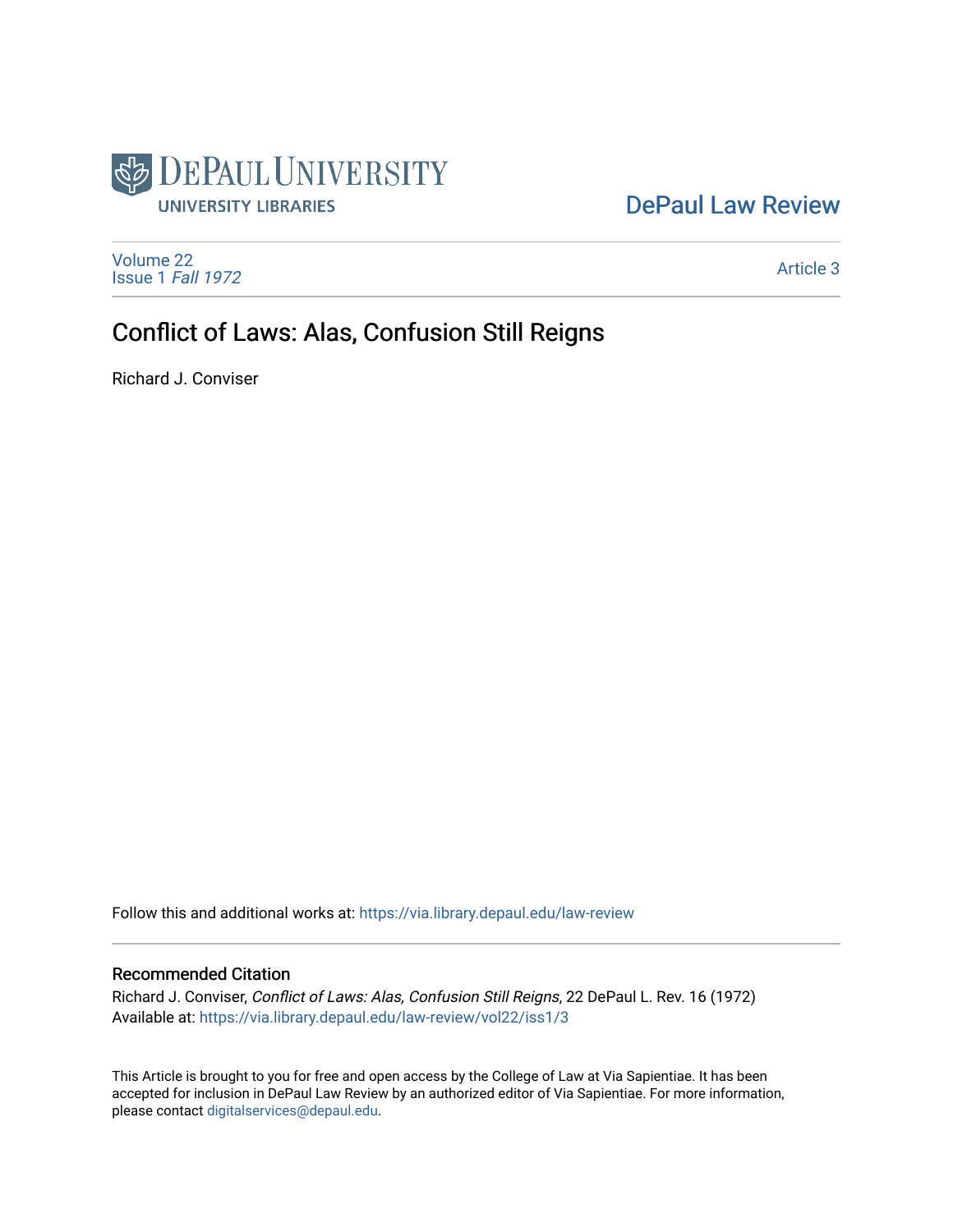# CONFLICT OF LAWS: **ALAS, CONFUSION** STILL **REIGNS**

#### RICHARD **J. CONVISER\***

#### THE **BACKGROUND**

ORE THAN six years have lapsed since the Illinois Supreme Court decided *Wartell v. Formusa.'* In issue there was the law governing interspousal tort immunity. The result: the law of common domicile governs, not the law of the place of the injury.<sup>2</sup> Thus, the court chose not to apply the standard vested rights rule, but opted in favor of a modern policy-oriented approach.

Some considered *Wartell* a watershed in Illinois conflicts law, to wit, the abandonment of the theretofore dominant vested rights approach.3 This interpretation appeared unwarranted.' If doubts existed, subsequent decisions laid them to rest.

2. Mr. and Mrs. Gerald Wartell, residents of Illinois, were involved in an au- tomobile accident in Florida. Mrs. Wartell commenced an action in Illinois against her husband's estate alleging wilful and wanton negligence. Florida permits suits between spouses; Illinois, by statute, does not. Illinois law was applied, and the suit dismissed.

**3.** Juenger, *Choice of Law in Interstate Torts,* 118 U. PA. L. REV. 202, n.2 (1969). Professor Juenger's conclusion might well have been induced by the au- thorities cited in *Wartell. See* 213 N.E.2d at 545. The court's string of citations included such "modem approach case notables" as Babcock v. Jackson, 12 N.Y.2d 473, 191 N.E.2d 279, 240 N.Y.S.2d 743 (1963). *See also* Note, *Conflict of Laws, Illinois Tort Choice-of-Law Problems Move Toward Further Confusion,* 64 Nw. U.L. REv. 841 (1970).

*4. See* Note, *Husband and Wife-Conflicts of Laws,* 54 ILL. B.J. 824, 825 (1966); Note, *Conflict of Laws, The Most Significant Relationship Test in Multi-State Tort Cases,* 65 Nw. U.L. REv. 947, 948 (1971).

*The Wartell* decision would appear to stand for the rather narrow proposition that questions of interspousal immunity are to be governed by the law of the state of common domicile. But no more. The opinion itself appears to negate a broader interpretation. It states that the law of the place of wrong would ". *of course* determine whether or not a tort has in fact been committed. 34 I1l. 2d at 59, 213 N.E. 2d at 545 [emphasis added].

**<sup>\*</sup>** Associate Professor of Law, DePaul University; B.A., J.D., University of California (Berkeley); Dr. Jur., University of Cologne (Germany).

<sup>1. 34</sup> **111.** 2d *57,* 213 N.E.2d 544 (1966).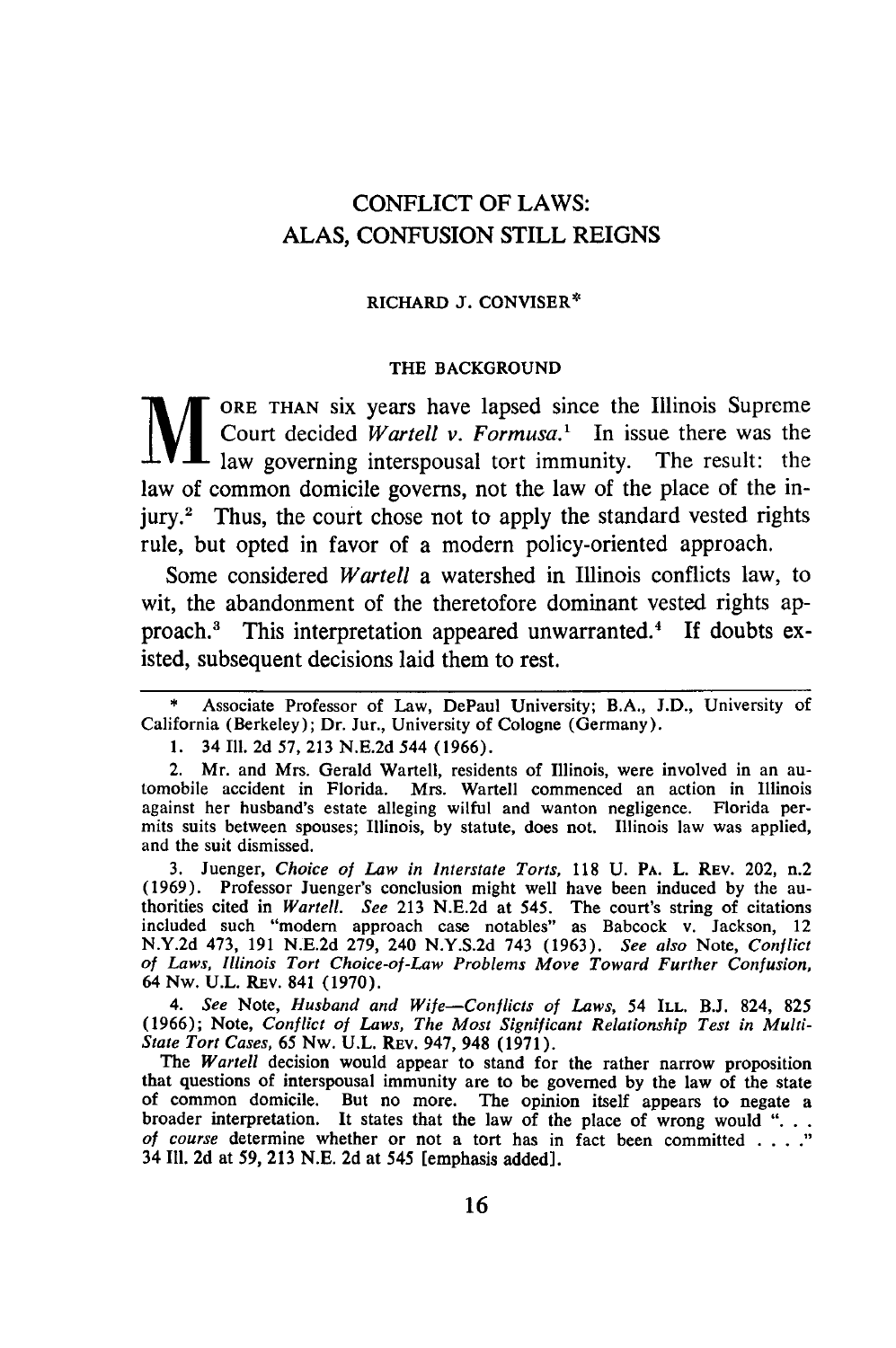The ensuing four-year period found the practicing bar mired in the midst of a **foggy** never-never land. Dicta in *Graham v. General* U.S. Grant Post No. 2665<sup>5</sup> indicated the willingness on the part of the court to adopt the Restatement (Second) of Conflicts "most significant relationship" approach.<sup>6</sup> But one year later, and again **by** dicta, it indicated approval of the vested rights approach without so much as the briefest mention of either the Restatement (Second) or the earlier *Graham* decision.<sup>7</sup>

Just as it began to appear that confusion would reign supreme,<sup>8</sup> the court handed down its decision in *Ingersoll v. Klein.9* It adopted there the Restatement (Second) approach for multi-state tort cases.10

**5.** 43 Ill. 2d **1,** 248 N.E.2d 657 (1969).

6. In *Graham,* the supreme court considered whether Illinois' dramshop statute should be given extraterritorial effect. The court analyzed this issue in "most significant relationship" terms only to render it *dictum* **by** concluding that this matter should not be resolved **by** a judicially-applied conflicts analysis, but rather was a matter for the legislature to resolve.

**7.** Marchlik v. Coronet Insurance Co., 40 **Ill.** 2d **327, 239** N.E.2d **799** (1968). *Marchlik* involved application of a Wisconsin direct action statute against Illinois insurers. After concluding that such statutes are generally a substantive matter to be governed by the *lex loci*-in this case Wisconsin-the court refused application of Wisconsin law on public policy grounds.

At least one author construed *Marchlik* as a reversion to the vested rights approach. See 64 Nw. **U.L.** REV. at 843. This conclusion, however, would appear supportable only if one broadly interprets *Wartell.* As indicated above, this would be inappropriate. See notes 3-4 and accompanying text. Rather that decision would have been inapplicable in *Marchlik* because it is limited to interspousal suits. As such, the *Marchlik* decision was potentially in keeping with the then prevailing Illinois rule.

*8. Compare* Waxman, *Conflict in Illinois Courts on Choice of Law Theory in Torts-Is It Lex Loci Delictus or Substantive Interest? 59* **ILL. B.J.** 212 (1970); Note, *Conflict of Laws, Illinois Tort* Choice-of-Law Problems Move Toward Further Confusion, 64 Nw. U.L. REV. 841 (1970). The situation was not aided **by** the strict adherence of a number of Illinois appellate courts to the traditional rule. See, e.g., Bridges v. Ford Motor Co., 104 Ill. App. 2d 26, 243 N.E.2d *559* (1968); Kabak v. Thor Power Tool Co., 106 **Ill.** App. 2d 190, 245 N.E.2d 596 (1969).

**9.** 46 Ill. 2d 42, 262 N.E.2d 593 (1970).

**10.** *Ingersoll* involved application of a wrongful death statute. Even though the injuries causing death allegedly occurred in Iowa, the court applied Illinois law, finding that it as the forum state and domicile of both parties to the action, had a

See also Graham v. General U.S. Grant Post No. 2665, 43 Ill. 2d 1, *5,* 248 N.E.2d 657, *659* (1969), where the Illinois Supreme Court indicated that *Wartell* supports only this narrow proposition. This construction was also apparently adopted **by** a federal court in Manos v. Trans World Airlines, Inc., 295 F. Supp. 1166 **(N.D. Ill.** 1968), although the language in this decision, after an initial strong statement to this effect, equivocated somewhat.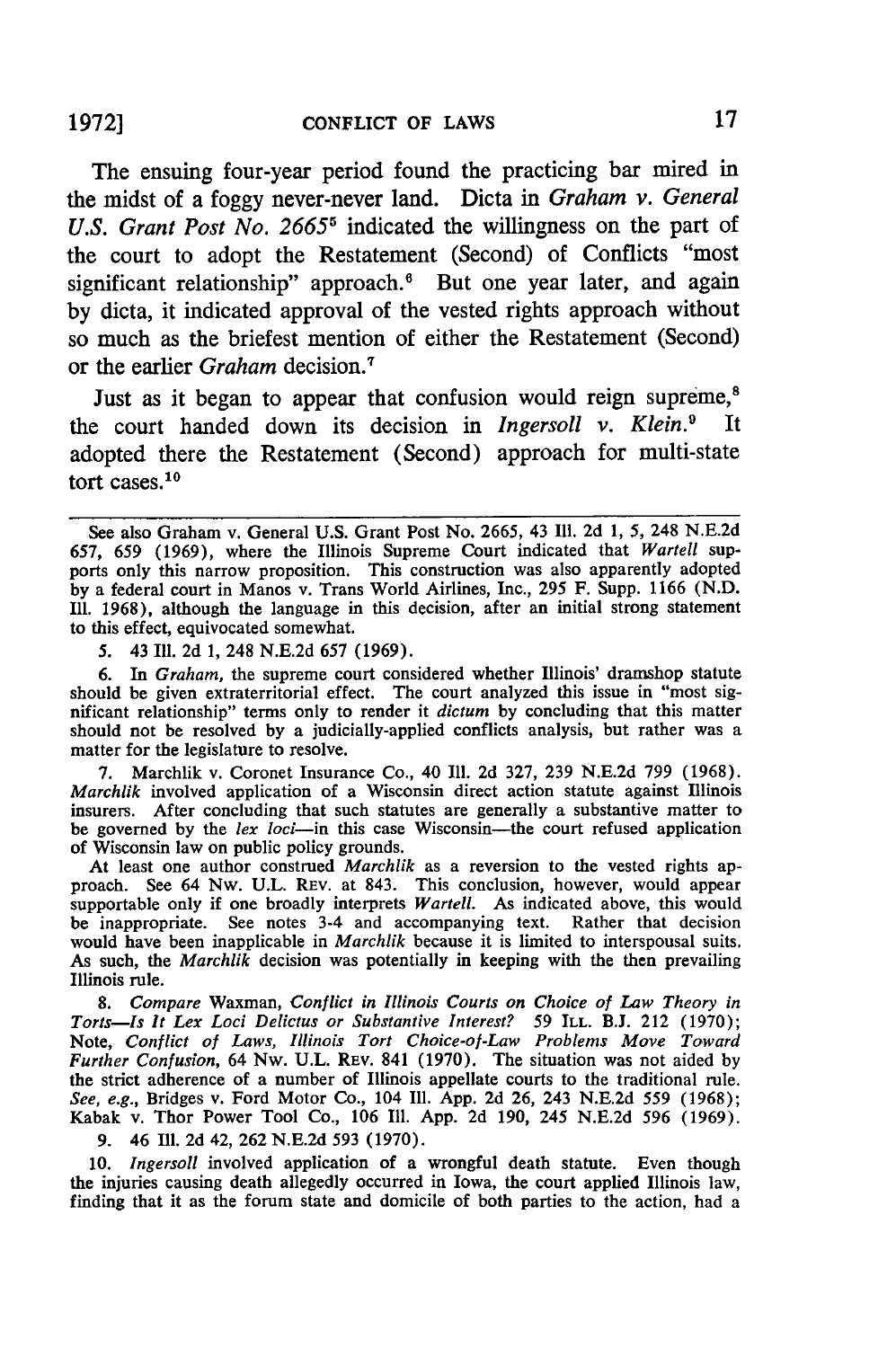#### **THE PROBLEM**

*Ingersoll* clearly helped clarify matters. Unfortunately, the clarification was incomplete. Should the holding there be confined to multi-state tort cases? Or is it to have broader application? The opinion could support either conclusion. 1'

#### **A YEAR OF NON-RESOLUTION**

Resolution of this problem was, without doubt, the main task confronting Illinois courts last year. The task remains. If anything, two decisions handed down subsequently have served to increase the uncertainty faced by Illinois practitioners.

The first, *Klondike Helicopters Ltd. v. Fairchild Hiller Corp.,'2* was decided by a federal court.<sup>18</sup> The action was brought for damages resulting from the crash of a helicopter manufactured by the defendant and purchased by plaintiff. Plaintiff's complaint sounded both in tort and contract.<sup>14</sup>

Specifically in issue was whether the causes of action would survive the Illinois borrowing statute. The effect of such statutes is to bar actions if they run afoul of either of two statutes of limitation: **(1)** the forum's statute, or (2) the statute of another state or **terri-**

11. Clearly, the court's main focus was the quest for a meaningful resolution of conflicts tort issues. But, in support of its analysis, it quoted heavily from Babcock v. Jackson, 12 N.Y.2d 473, 191 N.E.2d 279, 240 N.Y.S.2d 743 (1963) and Griffith v. United Air Lines, Inc., 416 Pa. 1, 203 A.2d 796 (1964). The quoted language and the authorities cited therein level an attack not only on the *lex loci delicti* in specific, but on the vested rights approach in general.

12. 334 F. Supp. 890 (N.D. Ill. 1971).

13. It has long been well settled that a federal district court in diversity of jurisdiction cases must apply the substantive law of the state in which it sits, Erie R.R. Co. v. Tomkins, 304 U.S. 64 (1938), including that state's conflict of law rules. Klaxon Co. v. Stentor Electric Manufacturing Co., Inc., 313 U.S. 487 (1941). *See generally,* R. LEFLAR, **AMERICAN** CONFLICTS LAw § 66, 150-54 (rev. ed. 1968).

14. Plaintiff had two counts alleging negligence and two asserting a claim based on products liability. The court characterized these in tort, 334 F. Supp. at 893. *Cf.* Williams v. Brown Manufacturing Co., 45 Ill. 2d 418, 261 N.E.2d 305 (1970). The counts characterized as contract involved an alleged breach of a contractual provision as well as alleged breaches of both express and implied warranties, 334 F. Supp. at 893.

more significant interest in the outcome of the litigation. The case was a particularly apt one for discarding the traditional rule. The injury occurred when defendant's car broke through the iced-over Mississippi River allegedly on the "Iowa side." This was the only Iowa fact contact. It could not have been more fortuitous or the application of Iowa law more arbitrary.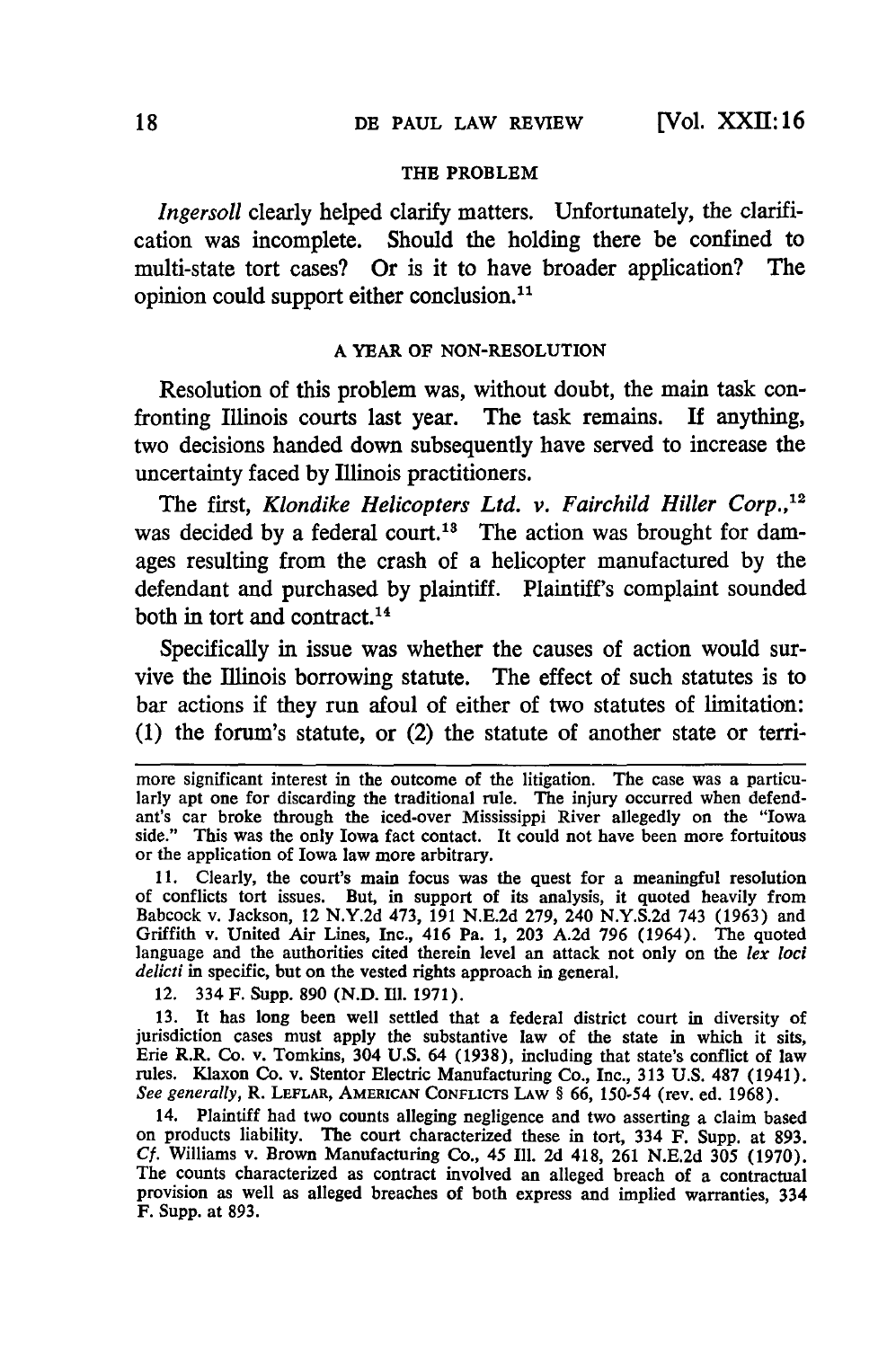tory where the cause of action has arisen.<sup>15</sup> The court thus was faced with two fact determinations---where had the tort causes of action arisen and where had the contract causes of action arisen.

The court concluded that tort causes of action arise "where the last act occurred to create liability," *viz.,* where the actual accident occurred. 16 The court held that on facts such as these, contract causes of action arise when the contract is executed and where the article is sold. <sup>17</sup>

The court clearly indicates that *Ingersoll* and the therein adopted "most significant relationship" test does not control here, for that case did not speak to the issues of where and when a cause of action arose, but rather went to the question of what substantive law should govern it. However, the *Klondike* decision did not rest here. The court attempted to establish that even if *Ingersoll* were to gov-

The rationale for borrowing statutes is said to arise **by** virtue of the forum state's statute which invariably calls for tolling the statute while the defendant is absent from the jurisdiction. In the absence of a borrowing statute this rule would permit actions against a defendant which otherwise might have been barred **by** the laws of any of the states involved in the controversy. Vernon, *supra,* at 290-93.

**16.** 334 F. Supp. at 894. In reaching this result the court placed considerable reliance upon Manos v. Trans World Airlines, Inc., **295** F. Supp. 1170 **(N.D. Ill.** 1969). That decision, in turn, relied on the landmark Illinois case, Gray v. American Radiator and Standard Sanitary Corp., 22 **Ill.** 2d 432, **176** N.E.2d **761** (1961), which construed an analogous problem under section 17 of the Illinois Civil Practice Act. **ILL.** REV. **STAT.** ch. 110, § 17(1)(G) **(1971).**

**17.** 334 F. Supp. at **895.** The court here relied upon Hardman v. Helene Curtis Industries, Inc., 48 Ill. App. 2d 42, **198** N.E.2d **681** (1964) and Harris v. American Surety Co., **372** Ill. 361, 24 **N.E.2d** 42 (1939). Neither case dealt with this problem, and, indeed, it's uncertain that they stand as good authority for this proposition. One leading commentator has stated that Illinois is the "leading advocate" of another approach, namely that the cause of action arises in any jurisdiction where defendant is amenable to process. Ester, 15 **U. FLA.** L. REV. at 52 and the cases cited therein at nn. **87-89.** This position was also apparently accepted in Manos v. Trans World Airlines, Inc., 295 **F.** Supp. at 1175, n.6. Interestingly enough, even though *Klondike* relied so heavily on *Manos* in construing the tort count statute of limitations problems, see note 16, *supra,* it did not even mention the earlier decision when discussing this problem in regard to the contract counts.

<sup>15.</sup> The Illinois borrowing statute provides: "When a cause of action has arisen in a state or territory out of this state, or in a foreign country, and, **by** the laws thereof, an action thereon cannot be maintained **by** reason of the lapse of time, an action thereon shall not be maintained in this state." ILL. REV. **STAT.** ch. **83,** § 21 (1969). The Illinois statute is rather typical. *See generally,* Vernon, *Statutes of Limitation in the Conflict of Laws: Borrowing Statutes,* **32** ROCKY MT. L. REV. **287** (1960); Comment, *Foreign Statute of Limitations: Borrowed Only to Shorten the Period of Limitations of the Forum,* 1962 **U. ILL.** L.F. 452 (1962); Ester, *Borrowing Statutes and the Conflict of Laws,* 15 FLA. L. REV. 33 (1962).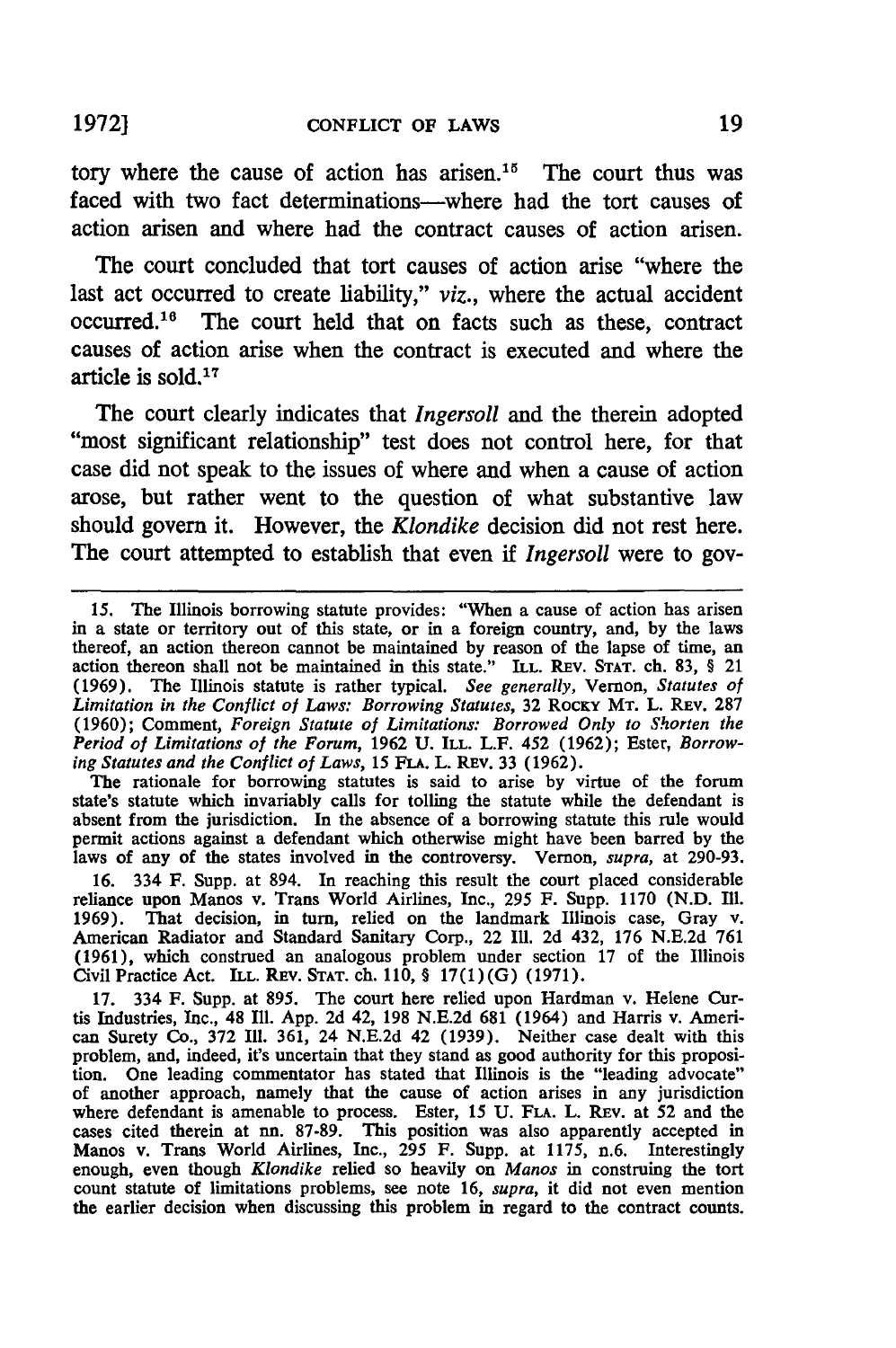em, the result would be the same. Although statute of limitation issues are usually resolved by characterizing them as procedural matters governed by forum law, the court, in order to apply a "most significant relationship" analysis, treated the matter as one of substantive law. Notwithstanding the tendency in applying borrowing statutes to disregard the modem conflicts approaches in favor of more traditional rules,<sup>18</sup> the court's dictum is to be welcomed. Borrowing statutes should be treated as substantive, and subjected to a functional conflicts analysis. <sup>19</sup>

The second aspect of this dictum, however, was most unfortunate. The court discussed the Restatement (Second) of Conflicts approach *only* when it analyzed the tort count. There was no discussion of it whatsoever in the analysis relating to the contract count. This, obviously, would tend to support a conclusion that *Ingersoll* is applicable only to tort issues. But the decision does not say this and, indeed, it is entirely unclear that this was the court's intent. Nonetheless, it served to muddy the waters surrounding the *Ingersoll* interpretation.<sup>19</sup> a

18. *See also* Manos v. Trans World Airlines, Inc., **295** F. Supp. 1170 (N.D. Ill. 1969); Mack Trucks, Inc. v. Bendix-Westinghouse Co., 372 F.2d 18 (3d Cir. 1966); R. LEFLAR, **AMERICAN** CONFLICTS LAW § 128, 308, n.2 (rev. ed. 1968).

19. *See* R. WEINTRAUB, **COMMENTARY ON THE** CONFLICT **OF LAWS** 50 (1971). The soundness of Professor Weintraub's position is aptly illustrated **by** the following example from his text: "For example, P and D, both with settled residences in state X, drive together into state Y. D is driving with P as passenger when, because of D's alleged negligence, the automobile leaves the road, strikes a tree, and P is injured. P receives all his medical treatment in state X. X's statute of limitations is one year; that of Y is five years. P sues D in X four years after the accident. Treating the statute of limitations issue as substantive and subjecting it to a full functional choice-of-law analysis, X decides that the policies underlying the X short statute are fully applicable and that no policy of Y would be significantly advanced if suit were permitted. X therefore applies its own statute of limitations and bars suit. This decision by X should be treated as a choice on the merits between X and Y statutes of limitations and should bar suit even in Y if P subsequently brings suit there before the Y five-year statute runs. Assuming that X's functional analysis is correct, Y should also apply the X statute of limitations and bar suit even if suit had not first been brought and barred in X. A decision by the forum to apply its own shorter statute of limitations should not, however, be binding on other states if the forum purports to act only *qua* forum. This might be the case if, in the preceding hypothetical, Y, the place of injury, had the one-year statute of limitations, X, the residence of both parties, had the five-year statute and suit were originally brought in Y four years after the accident. Y might rationally decide that, because of the danger of fraud and mistake from what it considered a stale claim, Y was not willing to serve as the situs Y should not be concerned if X subsequently elects to permit the action to proceed in X."

19a. *Compare* Mitchell v. Burnett, 1 Ill. App.3d 24, **26** (1971) (traditional rule governs contract case).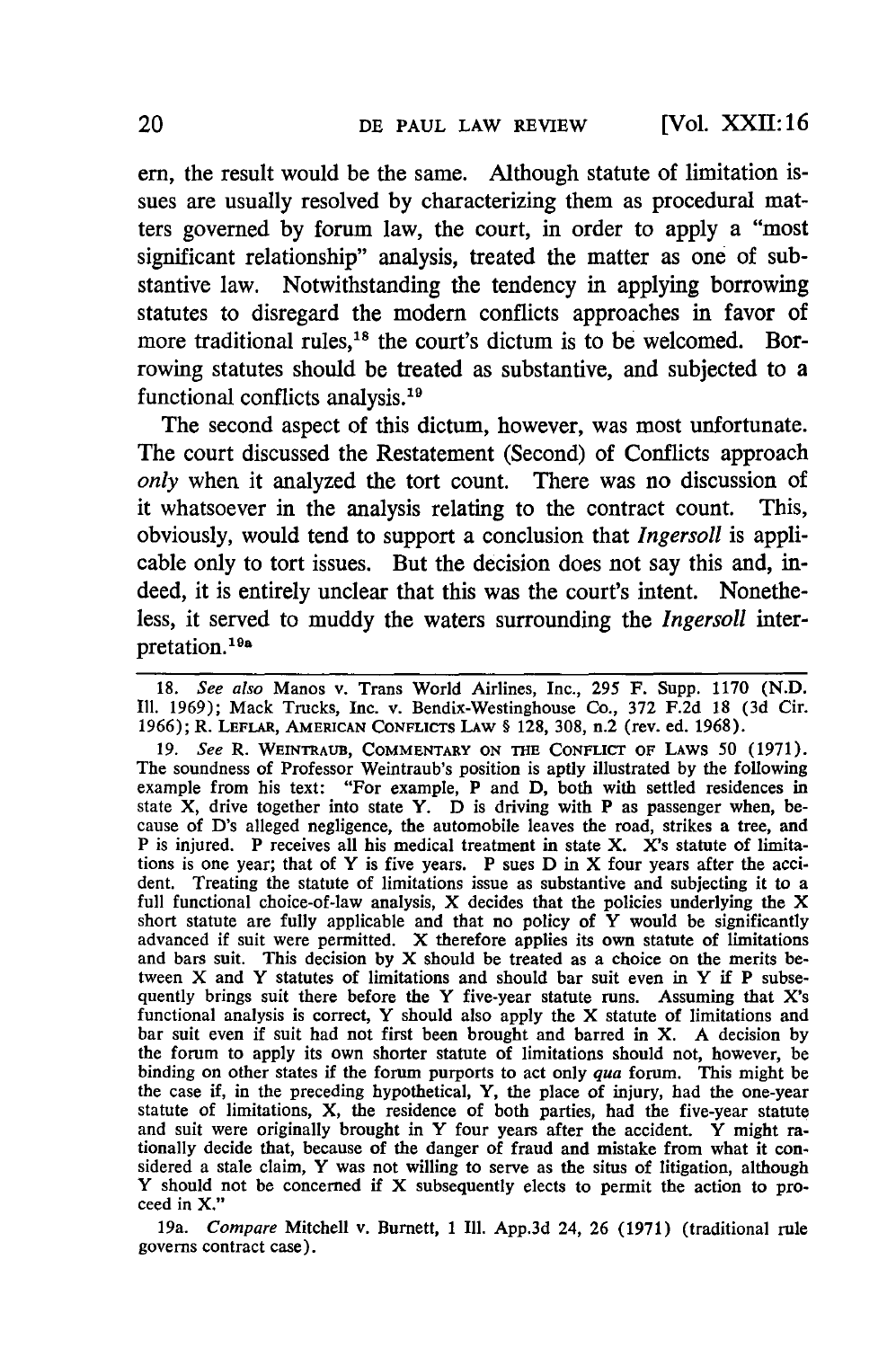The second case "muddying the waters" was *People v. Saiken.<sup>20</sup>* Defendant, Samuel Saiken, an Illinois resident, was tried for conspiracy to obstruct justice because he helped his son, Joel Saiken, also an Illinois resident, bury the latter's murder victim. Although the murder was committed in Illinois, the "burial ceremony" occurred in Indiana. Subsequently, the son, apparently repenting, informed the Indiana police where the corpse was located. The officer to whom this information was given obtained a search warrant based on his own affidavit setting forth his conversations with the younger Saiken.

Defendant contended the evidence was improperly obtained and, hence, improperly admitted. His contention was based on Indiana law under which warrants predicated upon hearsay information are invalid. Illinois law would not have rendered it invalid.

As to admissibility of the evidence, the supreme court simply stated this to be a procedural matter governed by forum law, *i.e.,* Illinois law.<sup>21</sup> However, it characterized the preliminary issue of whether the evidence was wrongfully obtained as a substantive matter,<sup>22</sup> and proceeded to analyze it in "most significant relationship"

The Illinois position appears preferable as "substantive" rights appear to be involved here. See R. **WEINTRAUB, COMMENTARY ON THE CONFLICTS OF** LAWS, 46-48 (1971); Cook, *"Substance" and "Procedure" in the Conflict of Laws,* 42 YALE L.J. 333 (1933). Interestingly enough, the *Saiken* decision cites *Burge,* but with re- gard to an entirely different aspect of the case. Perhaps then the "oversight" concerning this particular issue had an element of intent.

The Saiken result would also square up with the Restatement (Second) treatment of the analogous problem of privileged communications. RESTATEMENT **(SEcoND) OF CONFLICTS** § 139(2) (adopted 1969) provides: "Evidence that is privileged

<sup>20. 49</sup> Ill. 2d 504, 275 N.E.2d 381 (1971).

<sup>21.</sup> *Id.* at 510, 275 N.E.2d at 385.

<sup>22.</sup> *Id.* The court does not give any authority to support this conclusion, and, indeed, the one reported case dealing with this problem reached the opposite conclusion. Burge v. State, 443 S.W.2d 720 (Tex. Ct. App. 1969). There defendant was prosecuted for burglary with intent to commit rape. The vict "bite and spit out" a piece of defendant's sweater during the ensuing struggle. This piece of fabric was recovered by the police and, subsequently, matched against defendant's sweater which was uncovered in his residence in Oklahoma. The search had been permitted by defendant's wife even though the police officers were without a search warrant. Defendant contended that the evidence was inadmissible because, under Oklahoma law, each spouse is given a separate and independent right to insist that a warrant be obtained before the home is searched. The Texas court held, however, that this was a procedural issue governed by forum law. But, query, whether this result would have obtained if it would have resulted in the evidence being inadmissible?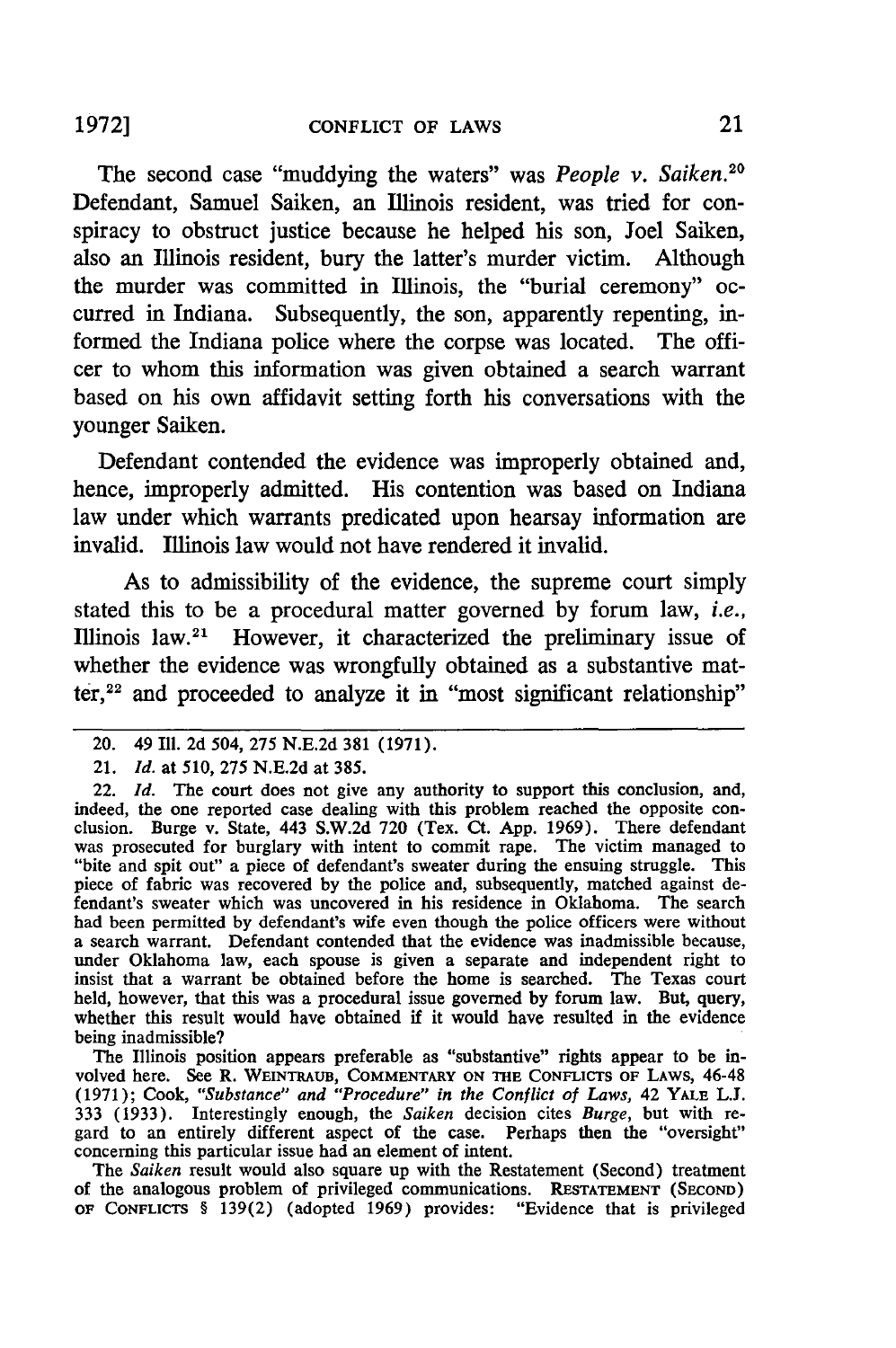[Vol. XXII: **16**

terms. Finding that the crime was committed in Illinois, it was being prosecuted there, the defendant was a resident and citizen of Illinois, the great majority of witnesses who would testify at trial were Illinois residents, Indiana had no vital contact with the crime, and that application of Illinois evidentiary law would not offend the comity of interstate relationships between Indiana and Illinois, the court applied Illinois law.<sup>28</sup>

The result is correct. The problem lies in the language used by the court. It states that the Restatement (Second) approach governs because it has replaced the doctrine of lex loci delecti in Illinois."4 Unfortunately, this is not a torts case, and *lex loci delecti* has no application. The "substantive" issue involved here is whether evidence had been wrongfully obtained. If one must pigeonhole this into a substantive area, that would probably be the area of constitutional law.25 Indeed, query whether there is any neat little substantive law category into which one can tuck this away. Perhaps one would be best served by merely stating that substantive rights are involved, *i.e.,* one's right not to be subjected to improper searches.<sup>26</sup>

Does *Saiken* stand for the proposition that Restatement (Second) governs all areas of substantive law? The decision is not at all clear on this point. And, as its final "beclouding" act, the court does not even cite its own decision in *Ingersoll;* rather it relies upon the earlier dicta in *Graham v. General U.S. Grant Post No. 2665.*

### **WHERE** TO NOW?

A discussion of "where to" presupposes that one knows the present state of the law. As indicated above, this presupposes too much. In only one area of substantive law—torts—does the Illinois

- 23. 49 Ill. 2d at 510, 275 N.E.2d at **385.**
- 24. *Id.*
- 25. *Cf.* Burge v. State, 443 S.W.2d 720, 723 (Tex. Ct. App. 1969).
- **26.** *Cf.* Levy v. Steiger, **233** Mass. 600, 124 N.E. 477 (1919).

under the local law of the state which has the most significant relationship with the communication, but which is not privileged under the local law of the forum will be admitted unless there is some special reason why the forum policy favoring admission should not be given effect." And the *Saiken* result was even more com-<br>pelling, for Illinois was found to be the most significantly related state. See note **23** and accompanying text, *infra.*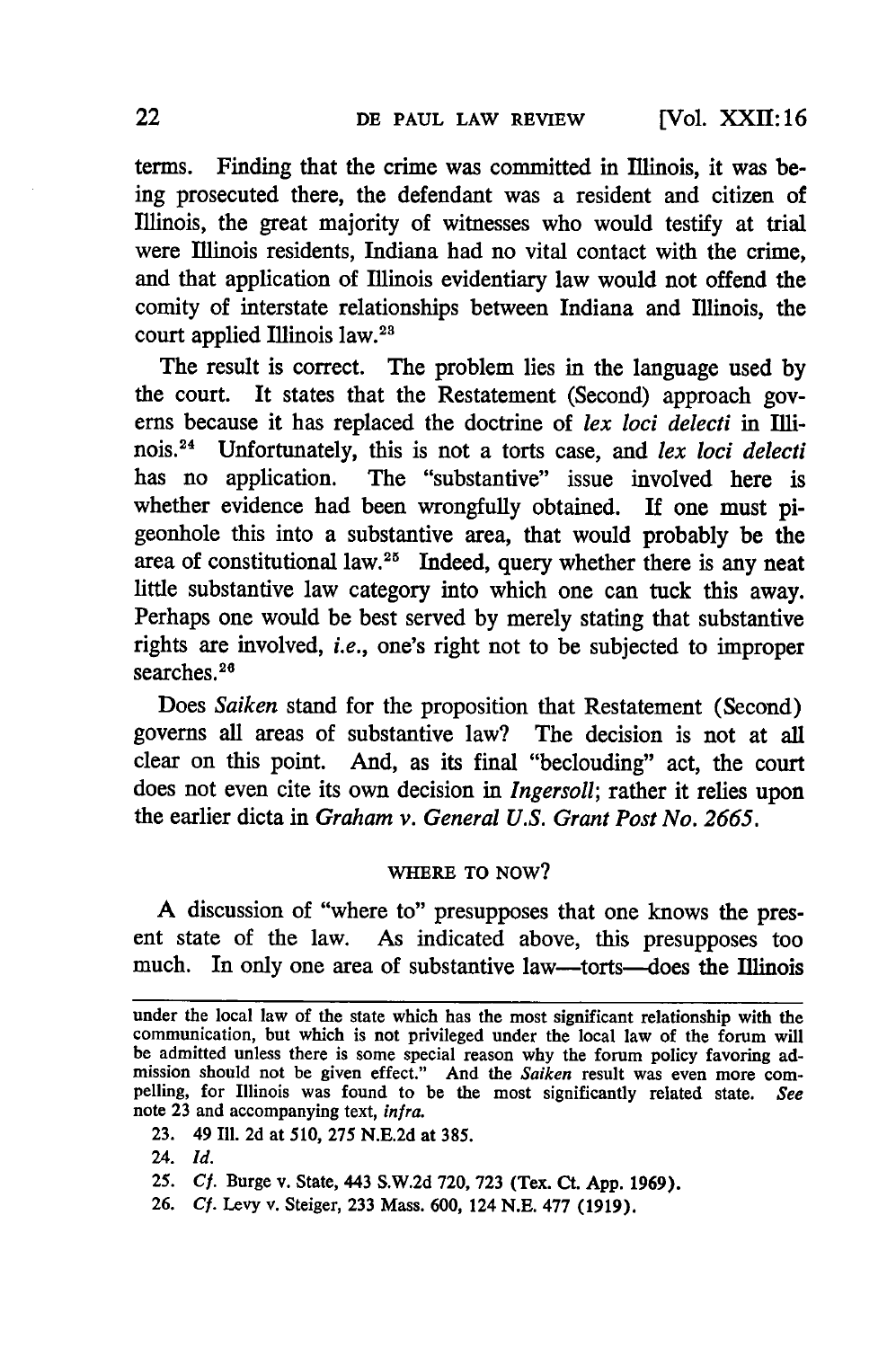practitioner face certainty. Here, one no longer looks merely to the place of injury; rather the Restatement (Second) "most significant relationship" test controls.<sup>27</sup>

The test is two-pronged: both the connecting facts in a given case as well as certain specified policy-oriented principles are to be considered. 28 The Restatement (Second) aids in this task **by** assigning a qualitative value to specific factual contacts in each substantive area. In a tort case, the factual contacts generally regarded as most important are: **(1)** the place where the injury occured; (2) the place where the conduct causing the injury occurred; **(3)** the domicile, residence, nationality, place of incorporation, and place of business of the parties; and (4) the place where the relationship, if any, between the parties is centered.29

In most cases, however, the end result will not differ from that obtained under the former vested rights "place of injury" rule. This is so because the Restatement (Second) makes a still further qualitative fact assessment: it indicates that the law of the place of injury should govern most tort situations unless the application of the other specific contact and/or policy principles clearly indicate that another state bears a more significant relationship to the case. 30 In effect, this re-ushers the vested rights approach in again through the back door. But not quite. For even though the result will usually be the same, this need not be the case as the Restatement (Second)

29. **RESTATEMENT (SEcoND)** OF CONFLIcr **OF** LAWS § 145(2) (1969).

30. *Id.,* comment f. This would clearly appear to be the approach taken by the court in *Ingersoll. See* 262 N.E.2d at *595. See also* Johnson v. Wood, **6 Ill.** App.3d 1015, 286 N.E.2d 637 (1972).

<sup>27.</sup> See notes 9-10 supra and accompanying text.

<sup>28.</sup> The basic controlling Restatement section is § 145. The factual contacts are spelled out here in subsection 2 and the policy principles of § 6(2) are incorporated by reference. These policy principles are applicable to all substantive areas of law. They are: (1) the needs of the interstate and international systems; (2) the relevant policies of the forum; (3) the relevant policies of other interested states and the relative interests of those states in the determination of the particular issue; (4) the protection of justified expectations; (5) the basic policies underlying the particular field of law; (6) certainty, predictability and uniformity of result; and (7) ease in the determination and application of the law to be applied. These principles seem to reflect a compromise reached during the drafting of the Restatement (Second) calculated to satisfy at least some desires of the interest analysis proponents. Candidly, however, one wonders whether such generally stated principles will be of any practical value in the resolution of conflicts cases. The doubt is heightened by those decisions handed down to date which have utilized the approach taken in the Restatement (Second). These invariably rely almost in their entirety on a factual contact analysis in reaching a decision.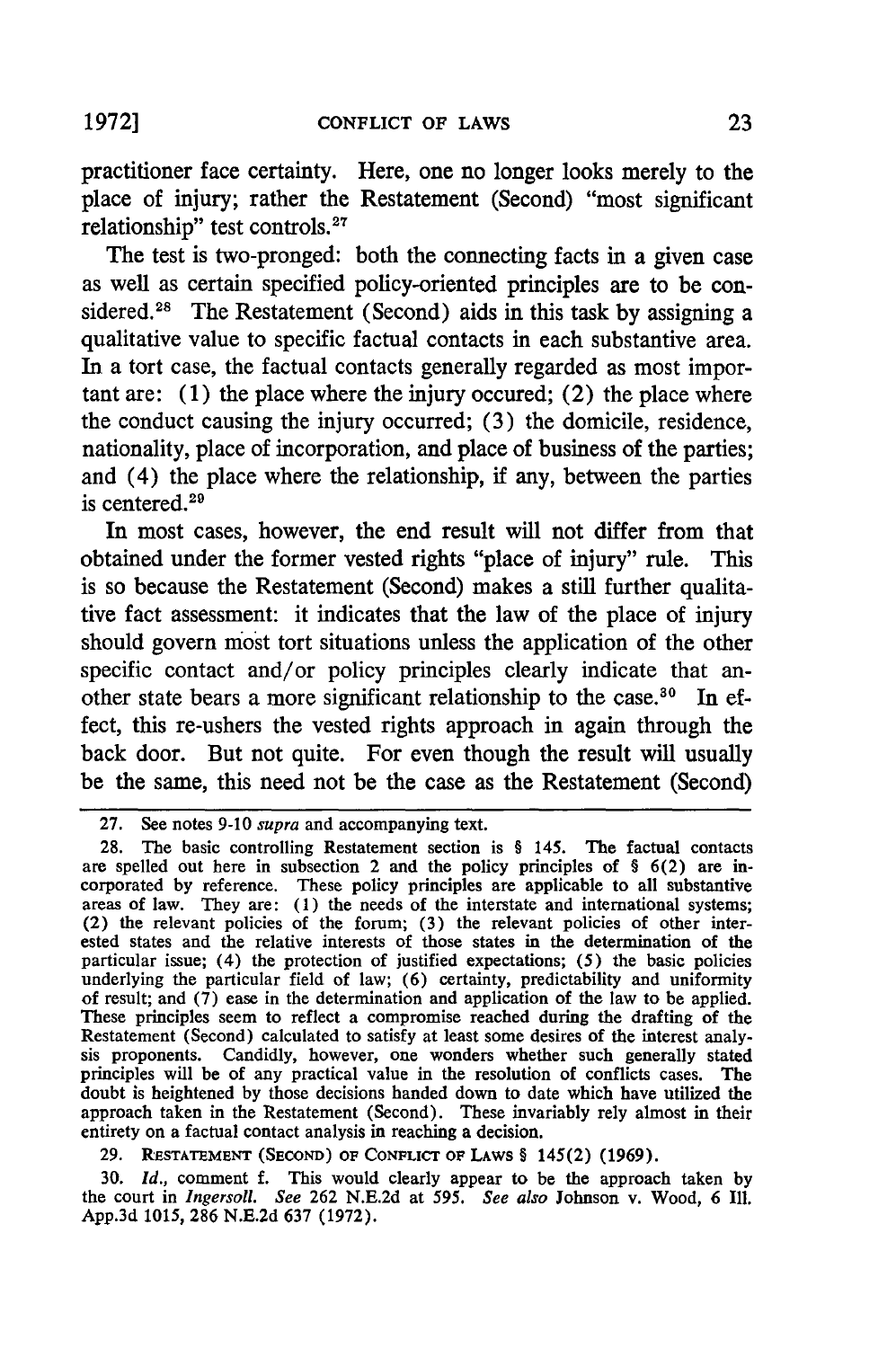[Vol. XXII **!6**

obviously supplies the court with freedom from compulsion of fixed rules, and encourages it to apply the law which it believes to have the strongest claim for application.<sup>31</sup>

It appears imperative that the court resolve as soon as possible what conflicts approach will govern the other substantive areas of law. Hopefully, this resolution will be in favor of a modern policy oriented approach. Clearly, *Ingersoll* could support this result.<sup>32</sup>

## OTHER **MATTERS OF NOTE**

### *Wartell v. Formusa* REVISITED

*Aurora National Bank v. Anderson33* found an Illinois court once more focusing on the issue of what law should govern intra-family tort immunity. The case differed from *Wartell* only insofar as the family relationship involved was one of parent and child.

Marilou Laughlin, an unemancipated minor, was a passenger in a car driven by her mother which was involved in an accident with a second car. The accident occurred in Iowa. The Laughlins were Illinois residents. Suit was brought by Marilou against her mother alleging willful and wanton conduct. Intra-family tort immunity would bar such an action in Iowa, but not in Illinois.<sup>34</sup> The trial court granted summary judgment in favor of the mother. The appellate court reversed the decision, relying heavily on *Wartell,* and concluded that the law of common domicile should control.<sup>85</sup>

33.  $\blacksquare$  Ill. App. 2d  $\blacksquare$ , 268 N.E.2d 552 (1971).

34. Illinois law permits parent-child suits for wanton and wilful conduct. Mudd v. Matsoukas, 7 Ill. 2d 608, 131 N.E.2d 525 (1956). It is unclear whether Iowa would permit such suits, but, for purposes of this opinion, the court assumed that Iowa policy would not allow such an action, 268 N.E.2d at 553.

35. Counsel for defendant attempted to distinguish Wartell on grounds that the earlier decision involved interspousal immunity whereas a parent-child relationship was involved in the instant case. His contention was based on the fact that Illinois'

24

<sup>31.</sup> See Reese, Conflict of Laws *and the Restatement Second,* 28 LAw & CON-TEMP. PROB. 679, 699 (1963), where the author states: "This rule of most significant relationship, at the very least, will not stand in the way of progress. It should aid in inducing the courts to depart from the place of injury rule in situations where this is desirable. And it should make clear to the lawyer and litigant that it can no longer be expected that the place of injury rule will always be applied."

<sup>32.</sup> See note 11 *supra* and accompanying text. The author, however, does not wish to imply that the best approach is necessarily that formulated in the Restatement (Second). It is to be hoped that Illinois courts, in formulating their own "final" choice of law approaches, will at least consider other alternatives.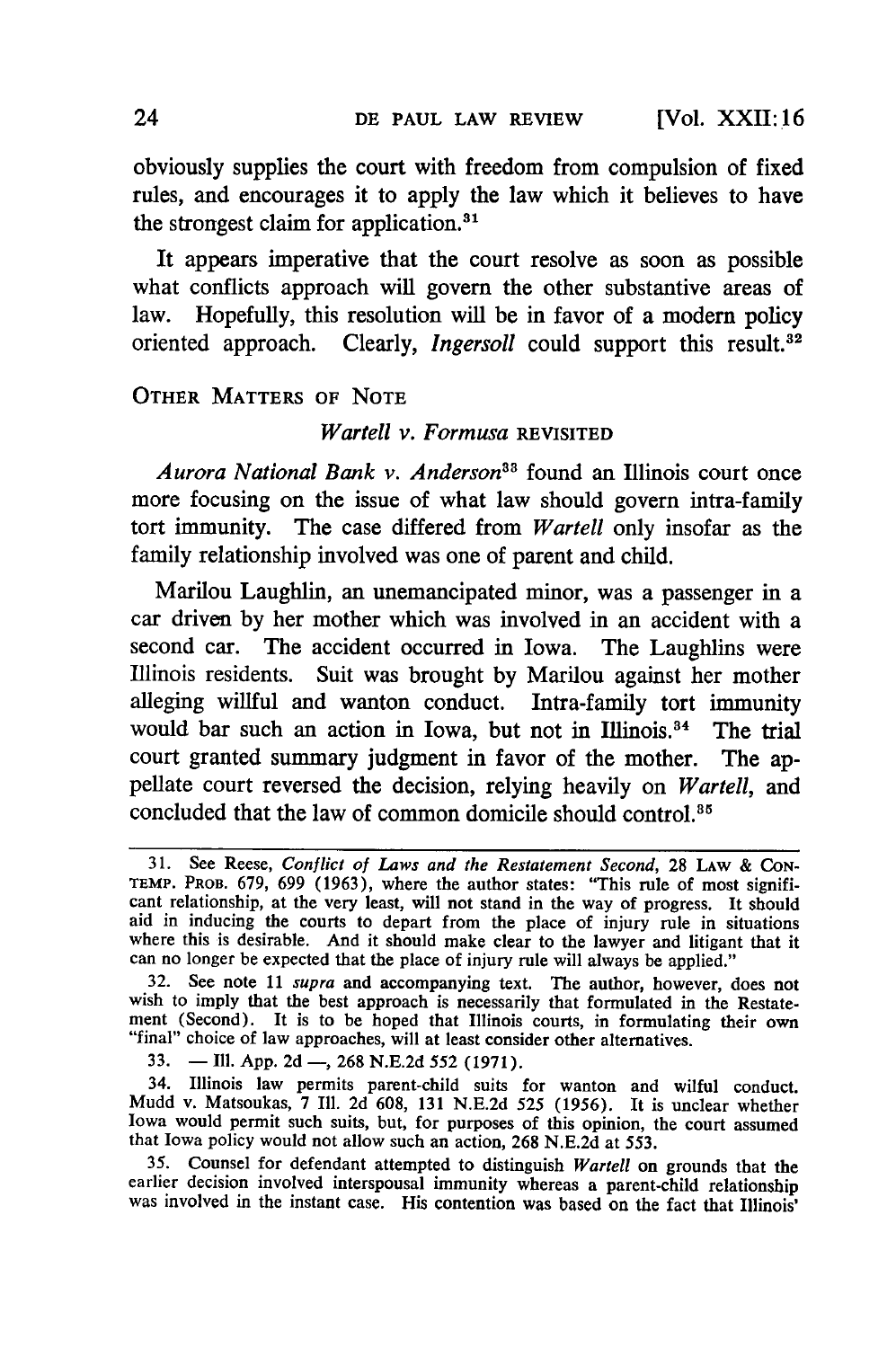Although the court's reliance on *Wartell* appears clearly correct, its analysis of the earlier decision does not. It is cited for the proposition that such controversies are best resolved by characterizing the problem as one of family law. This appears to be an improper reading of *Wartell*.<sup>36</sup> Characterization of the issue there was in tort.<sup>37</sup> Indeed, the very Restatement section<sup>38</sup> relied upon both in *Wartell and Aurora National Bank* is to be found in the torts chapter and concerns tort immunities. As a practical matter, even if characterized in tort, the result would be precisely the same, a fact not overlooked by the court.

But, candidly, the above discussion begs the question. Is it even necessary to resort to a characterization process or strict adherence to Restatement (Second) approach? One would hope not. The courts should simply state that the question of intra-family tort immunity is generally to be governed by the law of common domicile.<sup>39</sup>

36. Judge Moran quotes a lengthy passage from *Wartell* which allegedly supports his position, 268 N.E.2d at 553-54 quoting from 34 **Ill.** 2d at 59, 213 N.E.2d at 545. It does not. Apparently, this conclusion was reached by reliance on some of those decisions cited in the earlier case. Thus, for example, the *Aurora Bank* court quotes heavily from Emery v. Emery, 45 Cal. 2d 421, 289 P.2d 218 (1955), a case cited in *Wartell.* The case is typical of those predating widespread application of the modem, policy oriented approaches, *i.e.,* when the rigid, formalistic vested rights approach held sway. Then, characterization as to substantive area of law was a popular, oft-times necessary escape device for avoiding harsh, inequitable results. *See* W. **REESE** and M. ROSENBERG, **CONFLICT OF** LAWS 494-510 (6th ed. 1971). And even then Judge Traynor's sweeping language in *Emery* could probably support more than a mere "characterization" analysis. *See* Ehrenzweig, *Parental Immunity in the Conflict of Laws: Laws and Reason Versus the Restatement,* 23 U. CHI. L. REV. 474 (1956); Hancock, *The Rise and Fall of Buckeye v. Buckeye, 1931-1959: Marital Immunity for Torts in Conflict of Laws,* 29 U. CHI. L. REv. 237, 263 (1962).

37. The court would have been well advised to note some of the other decisions cited in *Wartell, e.g.,* Babcock v. Jackson, 12 N.Y.2d 473, 191 N.E.2d 279, 240 N.Y.S.2d 743 (1963), as well as some of the supreme court's later constructions of it in, *e.g., Ingersoll* and *Graham.*

38. The decisions had referred to this section as adopted in Tentative Draft No. 9 of the Restatement (Second) as par. 390g. The present section as finally promulgated, RESTATEMENT **(SECOND) OF CONFLICT OF** LAWS § 169 (1971), differs from the earlier draft insofar as it specifically provides that the law of domicile will not control if another state is more significantly related to parties and transactions in accordance with the general principles governing tort issues as set out in Restatement § 145.

**39.** The impact, if any, of the change in the finally promulgated Restatement

policy regarding interspousal immunity is codified, see **ILL.** REv. **STAT.** ch. 68 (1963), whereas the policy underlying parent-child tort immunity is grounded only in the common law. Happily, the court rejected this argument, 268 N.E.2d at 555.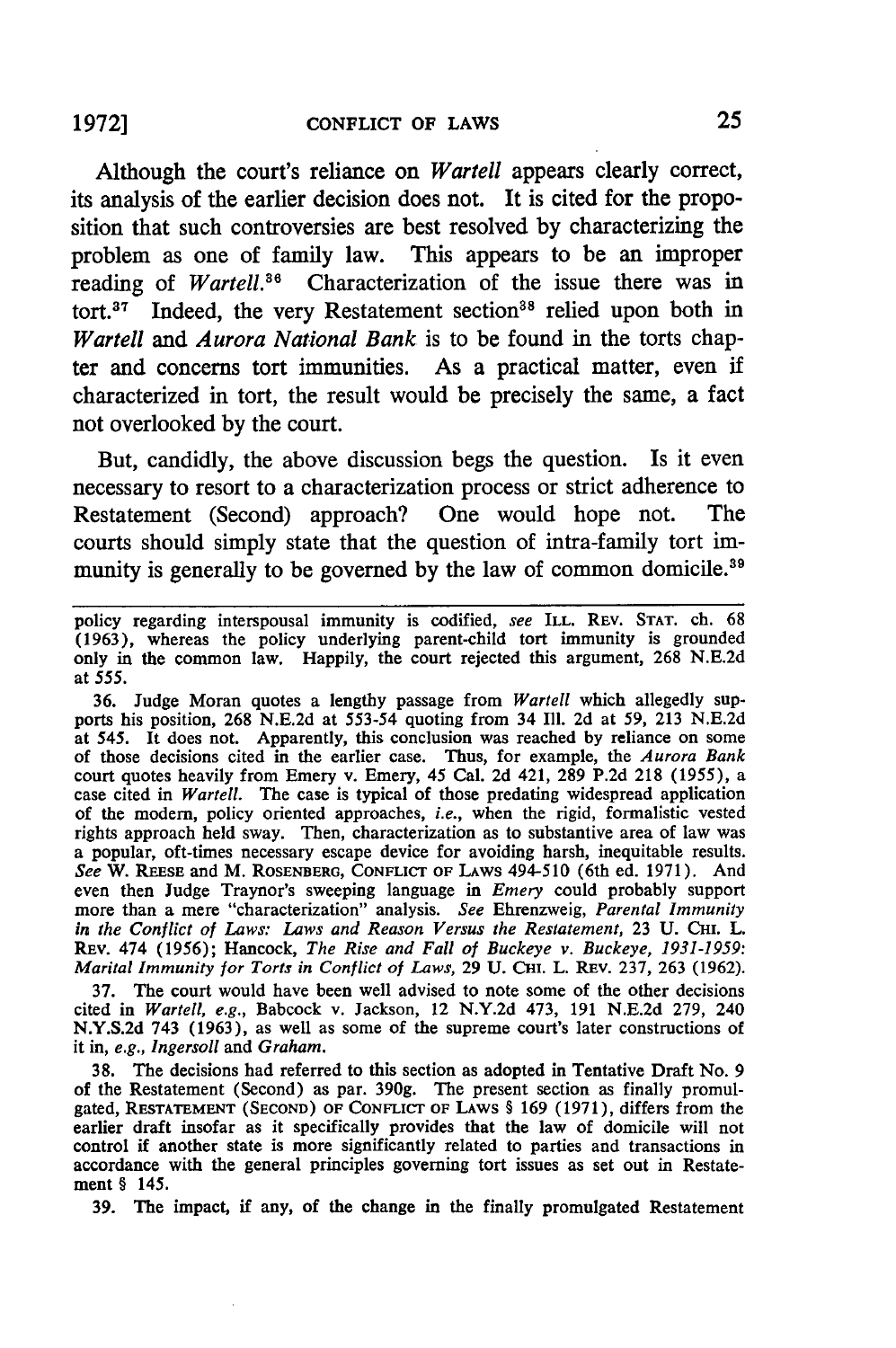**[Vol.** XXH: **16**

As a practical matter, whatever road the analysis may take, it seems relatively clear that the Illinois practitioner can now safely rely upon this result.

#### **MULTISTATE** TORTS

In *Snead v. Forbes,"0* plaintiff, the former president of a large trucking concern, alleged damage as a result of defamatory comments published in the *Forbes* business magazine. Since the magazine is distributed nationwide, plaintiff allegedly was injured in every state

The inherent problems are obvious. Theoretically, each state might be a proper forum, and each state's law might be applicable. One would probably produce a literally unintelligible opinion if an attempt were made to try all the transitory causes of action in one suit. Moreover, the cost and harassment potential of such litigation could be staggering. Thus, judicial economy makes it desirable that one jurisdiction's law be selected to govern the litigation.

This result was accomplished in *Snead.* The court applied Illinois law because that was plaintiff's domicile at the time of the alleged defamation. The court, relying on *Ingersoll,* concluded this fact made Illinois the state "most significantly related" to the parties and transaction.41 The Restatement (Second) assumption, relied upon *in Snead,* is that the place of greatest potential injury to plaintiff's reputation is where plaintiff has lived and worked. This assumption would generally hold true for multi-state defamations.<sup>42</sup> If not, *i.e.*, plaintiff suffers the greatest harm elsewhere, then that state's law should govern rather than the law of the domicile.<sup>43</sup> This, however,

- 40. 2 Ill. App. 3d 22, 275 N.E.2d 746 (1971).
- 41. *Id.* at 26, 275 N.E.2d at 748-49.

section, see note **38** supra, remains to be seen. Practically speaking, it appears unlikely that another state will be found to be more significantly related than that of the common domicile. This would be particularly true where the state of common domicile is also the forum.

<sup>42.</sup> Implicit in this assumption, of course, is the fact that the allegedly defamatory matter was published in the "domicilliary" jurisdiction. A logical extension of this rule where plaintiff is not a natural person, but rather a legal entity, e.g., a corporation, would be to apply the law of the principal place of business or en- gagement in the activity to which the defamation relates. R. **LEFLAR, AMERICAN** gagement in the activity to which the defamation relates. R. LEFLAR, AMERICAN CONFLICTS LAW 336 (rev. ed. 1968).

<sup>43.</sup> The nexus applied by the Restatement (Second) appears to be the preferable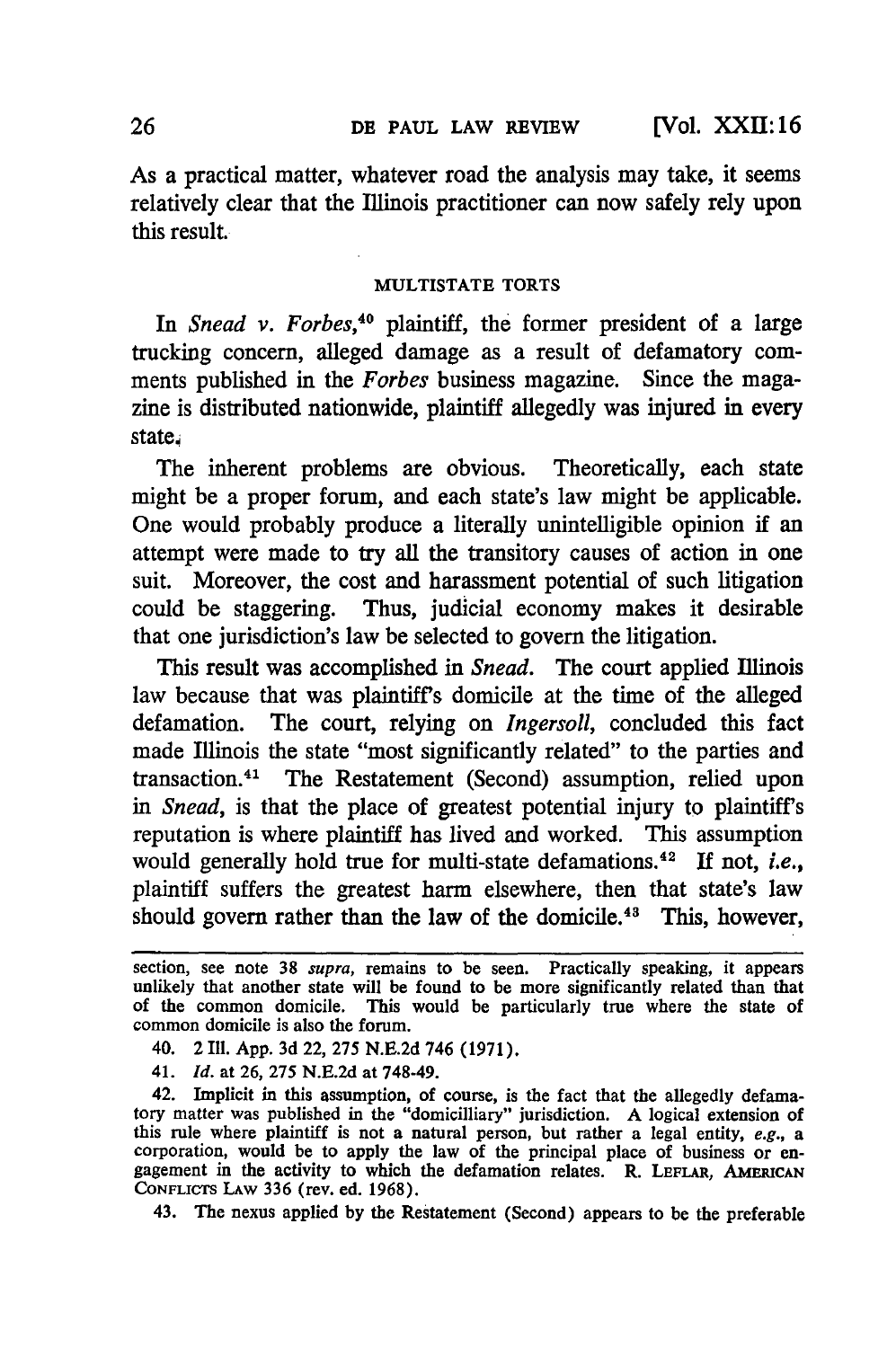is nothing more than a question of fact, clearly fitting within the analysis and language of *Snead.*

The result in *Snead* is analytically consistent with Illinois' treatment of the analogous "multiple publication" defamation problem. It has adopted the Uniform Single Publication Act.<sup>44</sup> Under its terms, the plaintiff is given but "one cause of action" for a tort "founded upon any single publication." It provides that a judgment in any jurisdiction in this action "shall bar any other action for damages **by** the same plaintiff against the same defendant founded upon the same publication." Although the Act does not contain any indication as to what law would govern plaintiff's "one cause of action," its language would appear to require an analysis as in *Snead.*

But one caveat of warning should be added. Potentially, the law of plaintiff's domicile could be relied upon **by** defendant to shield it from liability without in any significant way advancing a substantive policy of the domicile. This may conflict with interests of other states that might hold the defendant liable for such publications. Thus, for example, if the publication has appeared in very few states, or it is fairly clear on the facts that a cause of action would not exist under the law of only one or very few states, then it is entirely possible that no rational purpose would be served **by** giving the defendant the benefit of a rule existing in plaintiff's domicile that would relieve it from liability existing under the laws of other

one. Others are available, however. Thus, the law of defendant's domicile, place of incorporation or main publishing office could govern. This approach would obviously make it easy to obtain service on the defendant. It would also often result in the forum court being able to apply its own law. Its principal disadvantage lies in the fact that this state might otherwise bear no relationship to either the defamation or resulting harm. *See* note, *Single Publication Doctrine and Conflicts of Law Problems in Multi-State Libel,* 43 ILL. L. **REv.** 556, 560 (1948); Note, *Multi-State Libel and Conflict of Laws*, 35 VA. L. REV. 627, 633 (1949<sup>)</sup> One could apply the law of that state where defendant's acts commencing the alleged defamation occurred. See Ehrenzweig, *The Place of Acting in Intentional Multi-State Torts: Law and Reason Versus the Restatement,* 36 **MINN.** L. REV. 1, 34 (1951), where the author proposes that the law of the place of acting govern all intentional torts including defamation. See also Comment, *The Choice of Law in Multistate Defamation and Invasion of Privacy: An Unsolved Problem,* 60 HARv. L. REv. 941, 946 (1947). Lastly, the forum could simply apply its own law. *See* Willenbucher v. McCormick, 229 F. Supp. 659 **(D.** Colo. 1964). *Compare* Dale System, Inc. v. General Teleradio, Inc., 105 F. Supp. 745, **748 (S.D.N.Y.** 1952). 44. ILL. REV. **STAT.** ch. **126,** §§ 11-15 **(1971).**